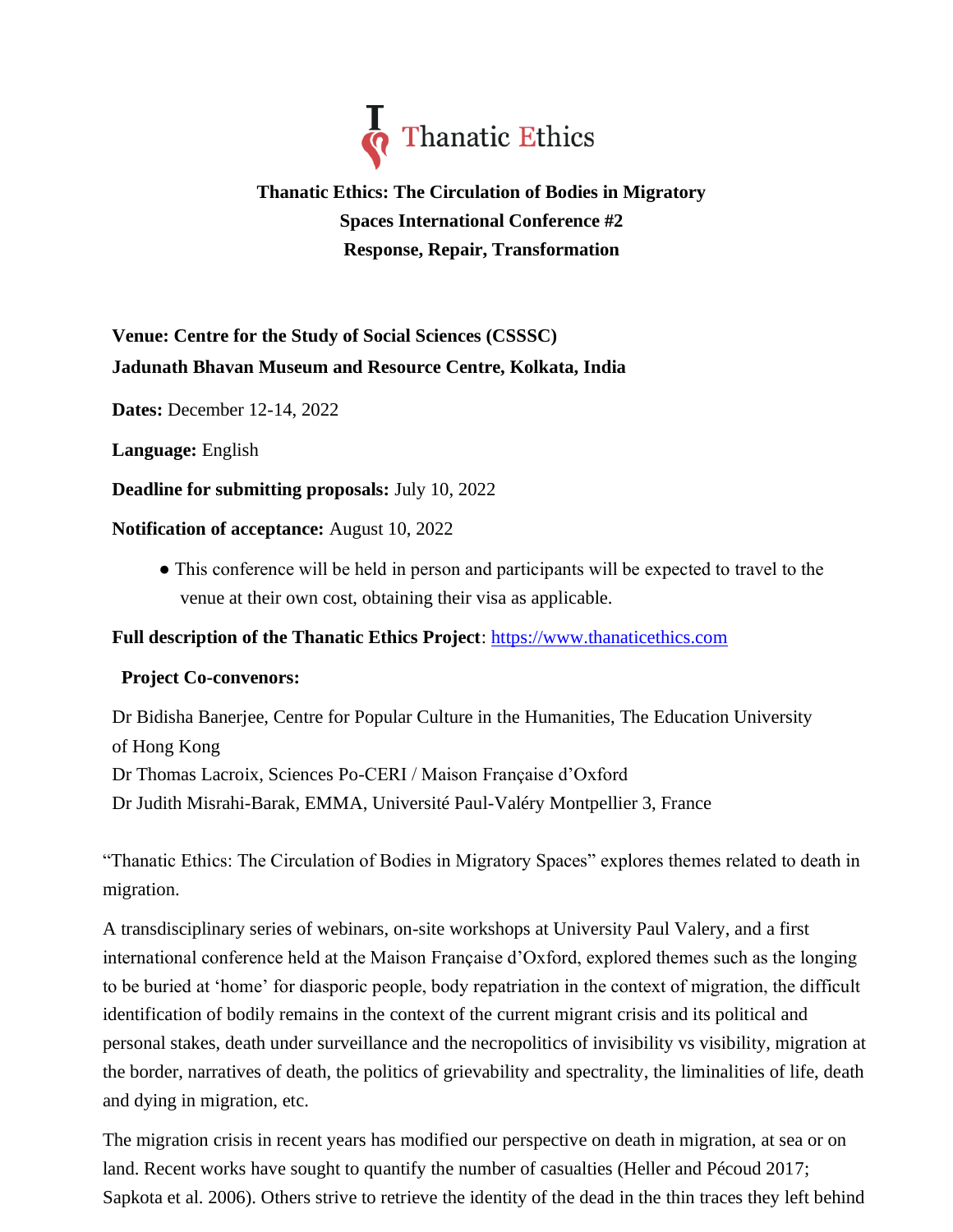(Kobelinsky and Le Courant 2017; Cattaneo 2018). And when nothing material is left, what endures is the memory of tragic wrecking, commemorated by plaques, monuments or art pieces, in the wake of earlier dumping of bodies overboard in colonial and slavery contexts.

The inverted torch in the Thanatic Ethics logo is one of the symbols of Thanatos, it can be flaming or extinguished, symbolizing the flame of life or the extinction of life and mourning. But it also brings to mind the Hippocratic oath and the caduceus, referring to the dimension of care, which is one of the directions the Thanatic Ethics Project means to take eventually.

This call for papers is for a second international conference entitled "**Thanatic Ethics: Response, Repair, Transformation**". After having explored the various facets of the question of death in migration, we wish to examine the responses that are articulated in such contexts of death in migration, with a specific focus on the modalities of hospitality, care and repair.

How might we respond to migrant deaths? How can literature, film, theatre and the arts respond to these tragedies? What literary modes, if any, are best suited to writing about migrant deaths? What role can academics and scholars play in going beyond increasing the critical attention to these deaths? How might we navigate the border between scholarship and activism? Between the arts and activism (Sievers 2021)? Can commemorative practices result in change-making activism? How can the arts offer a mode of "counter forensics" or "thanatopoetics"? What are the conjunctions between the responses offered by social and political organisations, and those offered by artists, writers and poets? What lessons has the Covid-19 pandemic taught us about death in migration? What role might sanctuary cities or humanitarian corridors play in preventing migrant deaths (Gois and Falchi 2017, Lippert and Rehaag 2013)?

We welcome contributions from the Humanities, Social Sciences and related disciplines (multi and transdisciplinary perspectives will be favoured) on the following themes in the context of death in migration (though not exclusively):

- Responses to death in migration (aesthetics, activism, social, political and associative mobilization, individual and collective modalities, etc.)
- Politics of rescue vs 'death by rescue' (different policies in different nation states, politics of deterrence and state violence vs politics of rescue…)
- Welcoming and hospitality vs left-to-die migrants (solidarity movements at the local, national and international levels)
- Emergence of empathy vs the end of empathy, and what comes after empathy
- Mourning as care and repair, as transformative process (individual and collective practices)